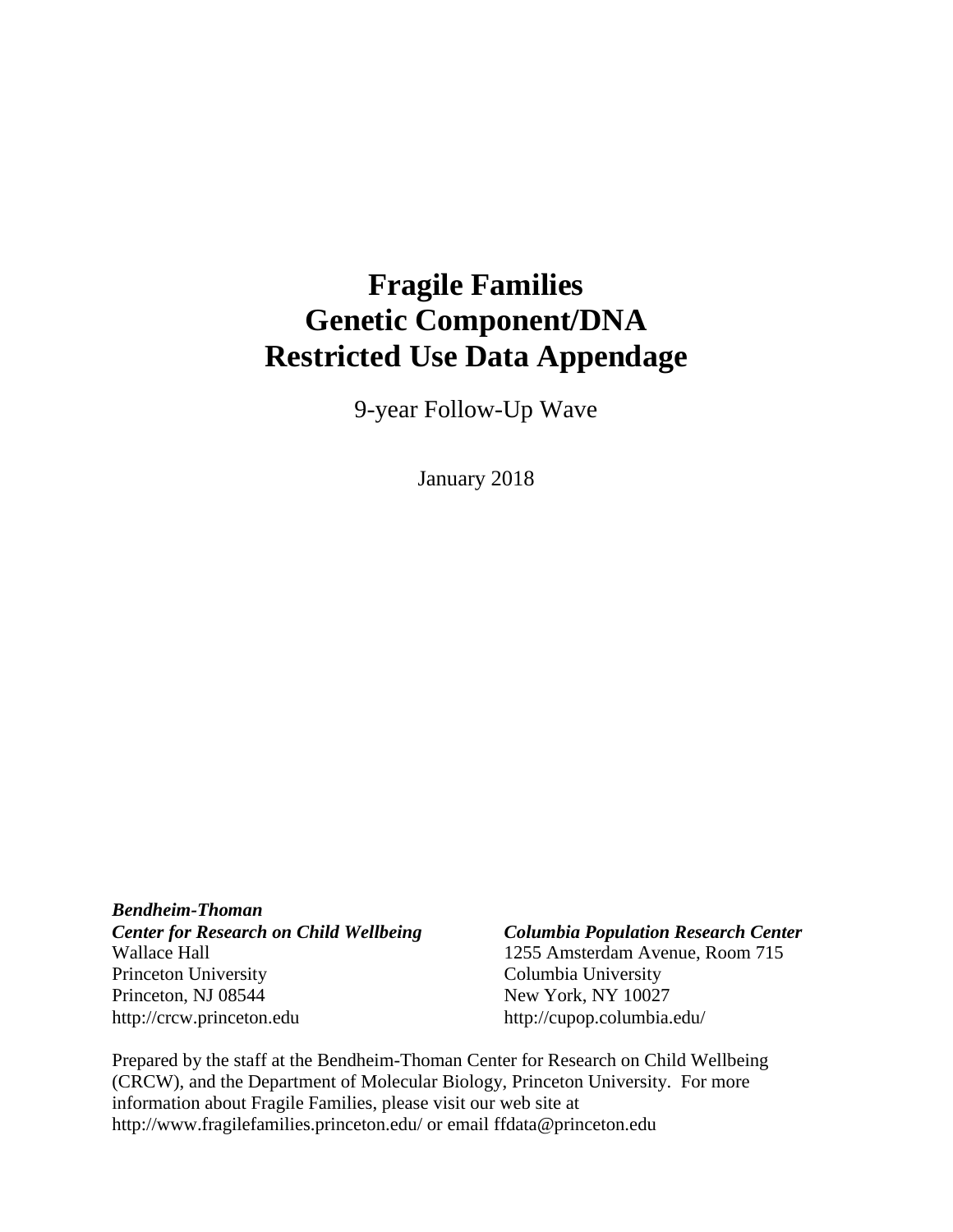#### **DATA APPENDAGE OVERVIEW**

The Fragile Families Genetic Component/DNA Restricted Use Data Appendage (ff\_gen\_9yr\_res2.dta) contains genetic information on focal children from the Fragile Families and Child Wellbeing Study (FFCWS) and their biological mothers. In order to obtain and process genetic information, saliva samples were provided by focal children and their biological mothers during in-home visit assessments at the 9-year follow-up wave. The goal of collecting genetic information was to allow researchers to test hypotheses about the relationships among genes, family and community environments, and child development. Two aspects of the Fragile Families study design make it especially suitable for studying gene-environment interactions. First, because non-marital births were oversampled, children in the study are disproportionately exposed to the kinds of family and community stresses that are hypothesized to interact with underlying, predisposing genetic variation. Second, because of the study's longitudinal design and its focus on family relationships and community contexts, the study provides substantial data on children's cumulative exposure to stressful family and community environments.

This data appendage includes results from the genotyping of several candidate polymorphisms hypothesized to influence child development through their interactions with children's social environments. These candidate polymorphisms include serotonin transporters (5-HTTLPR and STin2), dopamine transporter (DAT1), dopamine D2 receptor (DRD2), dopamine D4 receptor (DRD4), catechol-O-methyltransferase (COMT), melanocortin 4 receptor (MC4R), transmembrane protein (TMEM18), brain-derived neurotropic factor (BDNF), fat mass and obesity-associated protein (FTO), and tryptophan hydroxylase (TPH1, TPH2). For information on how candidate polymorphisms were genotyped, please refer to *Quantification and Genotyping*. For general information about the structure, function, and hypothesized influences of the candidate polymorphisms on child development, please refer to *References and Suggested Readings*.

#### **FILE LAYOUT**

The file contains 4,898 observations (one per family) and is sorted by *idnum.*

#### **VARIABLE NAMING CONVENTION**

Genetic variable names are 7-8 characters long. The first 3 letters contain the variable prefix. The latter 4-5 characters contain the variable suffix, which includes an abbreviated description of the contextual data. The variable names are constructed as follows:

| Position       | Character             | Indicates                                               |
|----------------|-----------------------|---------------------------------------------------------|
|                | g                     | Genetic component (all variables in appendage)          |
| $\overline{2}$ | m<br>k                | Mother's genetic component<br>Child's genetic component |
| 3              | 5                     | Fifth follow-up interview (9-year)                      |
| $4+$           | **** $(e.g., \sin 2)$ | Genetic component (e.g., STin 2 VNTR polymorphism)      |

Fragile Families Genetic Component/DNA 9-year ff\_gen\_9y\_res2.dta Restricted Use Data Appendage January, 2018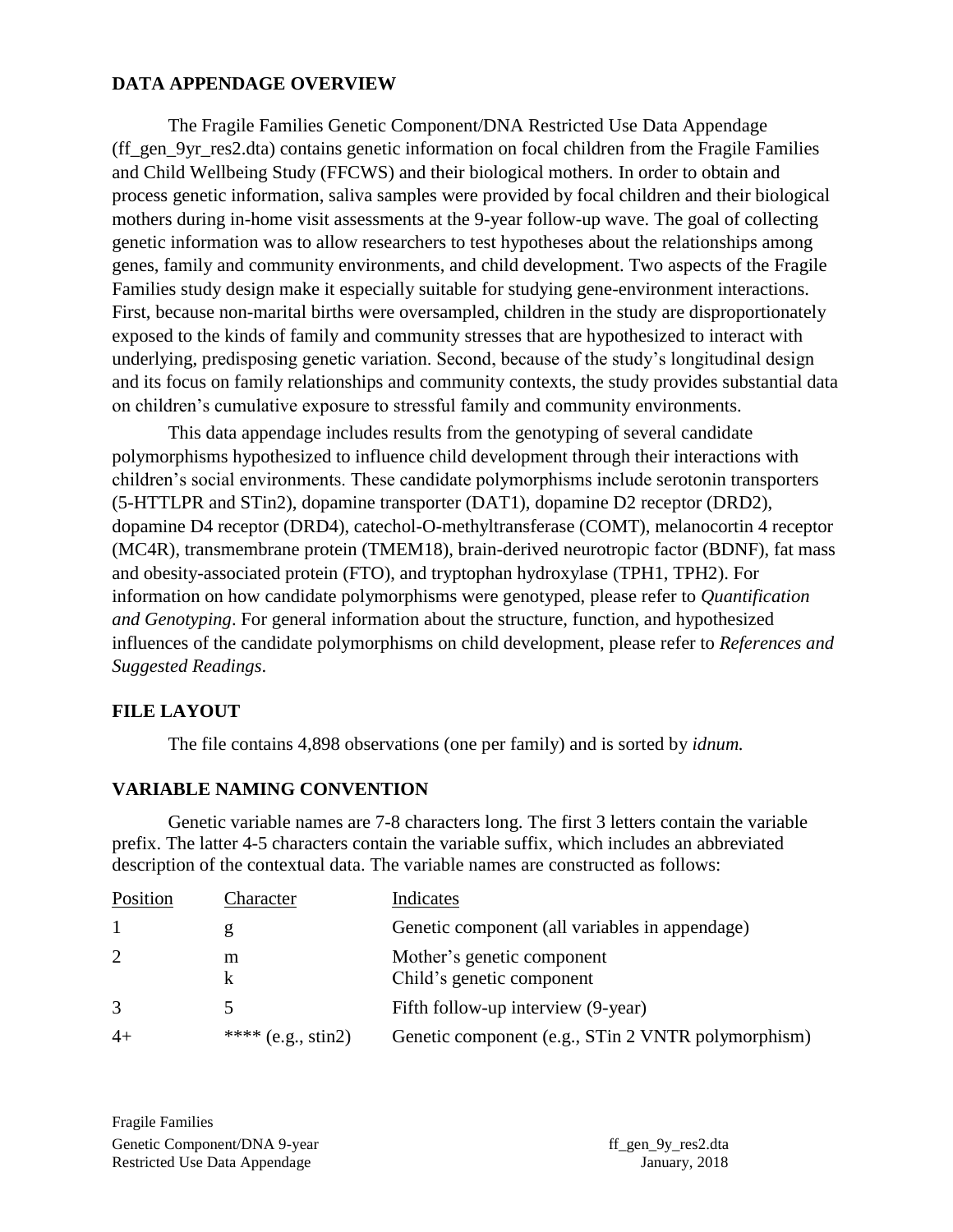For example, variable gk5stin2: the prefix (position 1-3) gk5 refers to the genetic component (g) corresponding to the child (k) obtained at the fifth follow-up interview (9-year) (5); the suffix stin2 (position 4+) refers to the STin 2 VNTR polymorphism.

### **DATA COLLECTION AND PROCESSING PROCEDURES**

#### *Overview*

As part of the Year 9 follow-up wave, we attempted to collect saliva samples for genetic analysis from all focal children and biological mothers completing the in-home visit activities. In cases where a biological father or non-parental figure was the primary caregiver, or the biological mother was not present for the in-home visit, a saliva sample was collected from only the child. Families completing the home visit activities received a \$65 payment to the primary caregiver and a \$30 payment to the child. No additional remuneration was provided specifically for the contribution of saliva samples. Ultimately, 3,403 in-home visits were conducted; 2,884 unique child samples and 2,670 unique mother samples were collected. Our survey subcontractor, Westat Inc., received, processed, and genotyped the samples at the Molecular Biology laboratory at Princeton University, under the supervision of Dr. Daniel Notterman, Co-Principal Investigator of the Fragile Families and Child Wellbeing Study.

#### *Collection kit*

Interviewers used the Oragene® DNA Self-Collection Kit to collect saliva samples from focal children and biological mothers during the Home Visit. The Self-Collection Kit is a repository for the collection, preservation, transportation, and purification of DNA from saliva. It includes a purification kit that uses ethanol-precipitation protocol to extract high-molecularweight DNA from the saliva sample. The median DNA yield from this test kit is 100 ug. It is FDA registered and has capillary electrophoresis (CE) and isovaleryl Coenzyme A dehydrogenase (IVD) certification.

#### *Process for administering*

The respondents were instructed to spit into the container until the liquid portion reached a line on the interior of the container (the ideal volume of saliva to be collected was 2 ml). The container was then capped. In the process of screwing the cap onto the container, a liquid preservative was released. The container was then put into a small plastic biohazard bag that contained absorbent material if the container were to leak. The plastic bag was then put into a mailer.

In cases where the child had developmental or physical limitations prohibiting the interviewer from collecting the full sample by having the child spit into the collection kit, the child accessory kit was used. The child accessory kit contained a set of five saliva sponges used with the Oragene® self-collection kits. The saliva sponges were inserted into the child's mouth and moved around the upper and lower cheek pouches on both sides of the mouth to collect saliva. The sponges were stored inside the containers and then sealed as described above. Respondents were instructed to rinse their mouth out 5 minutes prior to the saliva sample collection. They were also provided with a packet of sugar and instructed to use  $\frac{1}{4}$  tsp. if they were having difficulty stimulating saliva.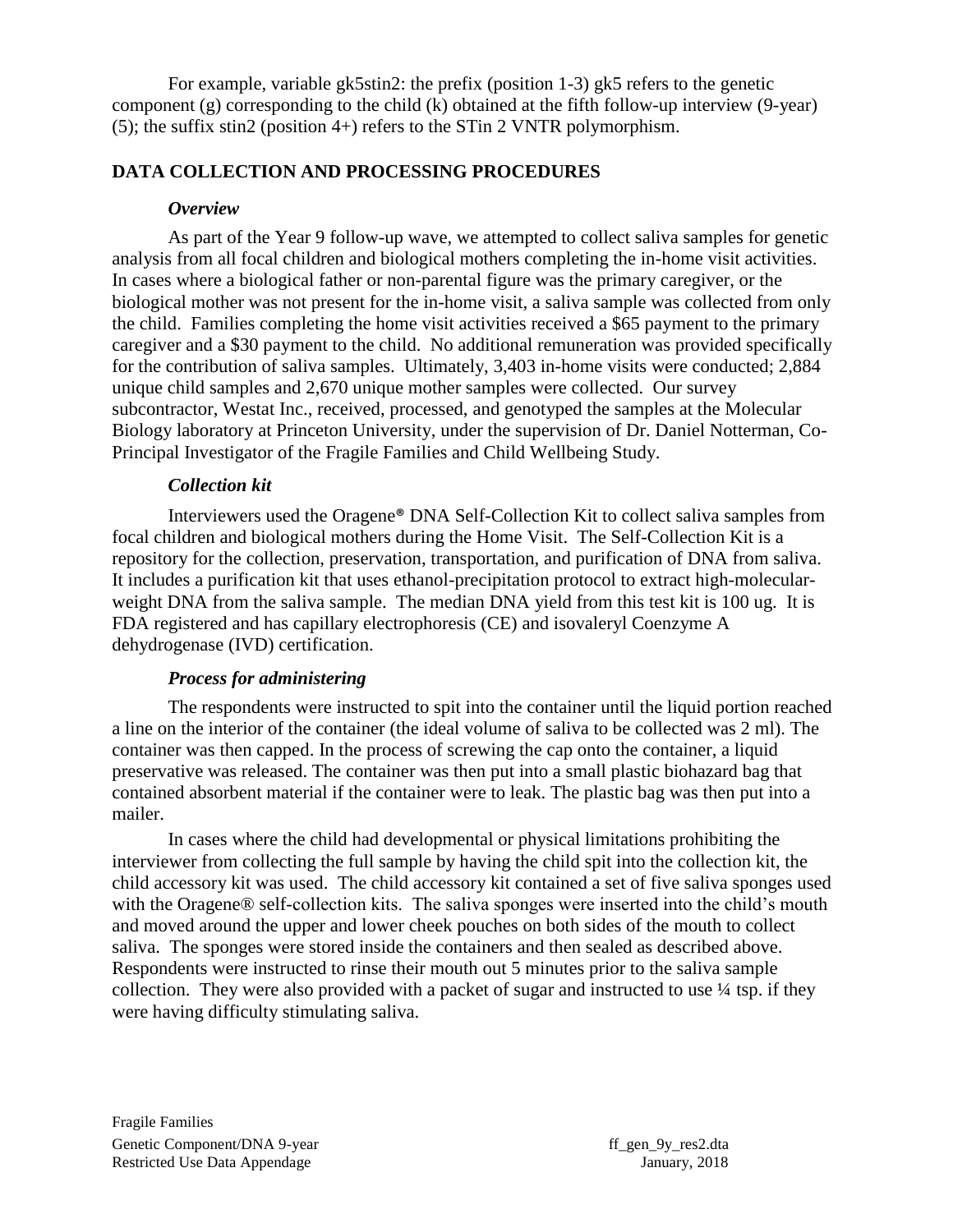#### *Lab receipt and identification of kits*

After completing a Home Visit, interviewers mailed the specimen containers (placed in the bubble wrap mailers) back to Westat. As Westat received specimen containers from the field, they were receipted and placed in a shipment box with other received containers. Until they were mailed, these boxes were secured in the locked field room and maintained at room temperature. On an approximately monthly basis during the field period, Westat shipped boxes of specimen containers to Princeton's Molecular Biology laboratory. A transmittal form containing the IDs of the enclosed containers was emailed to lab staff. The lab confirmed receipt of the boxes with Westat.

#### *Extraction and storage*

From October 2007 through May 2010, the Molecular Biology lab at Princeton received monthly FedEx shipments containing DNA saliva sample collection kits from Westat. In total, 31 shipments were received. Upon receipt of the shipments, lab technicians used a barcode reader to inventory the individual samples. These data were imported into a Microsoft Access database where a full inventory of receipted samples was kept. Extraction was completed 1 to 2 weeks after receipt of samples from Westat. DNA was extracted using the Oragene® Laboratory Protocol Manual Purification of DNA and divided into three aliquots: working (-20°C), shortterm storage (-20°C) and long-term storage (-80°C). When samples were ready to be processed, they were incubated at 50°C in a water incubator for a minimum of 1 hour or in an air incubator for a minimum of 2 hours. The mixed Oragene®-DNA/saliva sample was transferred to a 15 ml centrifuge tube.

A 1/25 ul volume portion of Oragene®-DNA Purifier was added to the microcentrifuge tube and mixed by vortexing for a few seconds. The sample was incubated on ice for 10 minutes, then centrifuged at room temperature for 10 minutes at 4,000 rpm. The clear supernatant was carefully transferred with a pipet into a fresh centrifuge tube. The same volume of roomtemperature 95-100% ethanol was added to an equal volume of supernatant and gently mixed by inversion 10 times. The sample was allowed to stand for 10 minutes at room air to allow the DNA to fully precipitate. The tube was then placed in the centrifuge for 10 minutes at room air at 4,000 rpm. Supernatant was then removed with a pipet and discarded, taking care to avoid disturbing the DNA pellet. An ethanol wash consisting of 1 ml of 70% ethanol was added to the tube without disturbing the pellet. After standing at room temperature for 1 minute, the tube was gently swirled to completely remove the ethanol, taking care not to disturb the pellet. The DNA was rehydrated by adding 0.5 to 1.0 ml of TE solution, vortexing the sample for 30 seconds, incubating it at room temperature, and transferring the rehydrated DNA to a 3 x 1.5 ml micro centrifuge tube for storage (2 tubes were stored at -80°C and one in the lab refrigerator at 4°C).

#### *DNA purification*

Saliva samples were received at room temperature in DNA genotek kits. Upon receipt, the entire sample was purified according to the manufacturer's protocol (DNA genotek). Saliva DNA was resuspended in Tris-EDTA buffer (10 mM Tris-HCl, 1 mM EDTA, pH 8.0). DNA concentration was determined using the Quant-iT PicoGreen dsDNA Assay Kit (ThermoFisher) and stored at - 80 degrees C.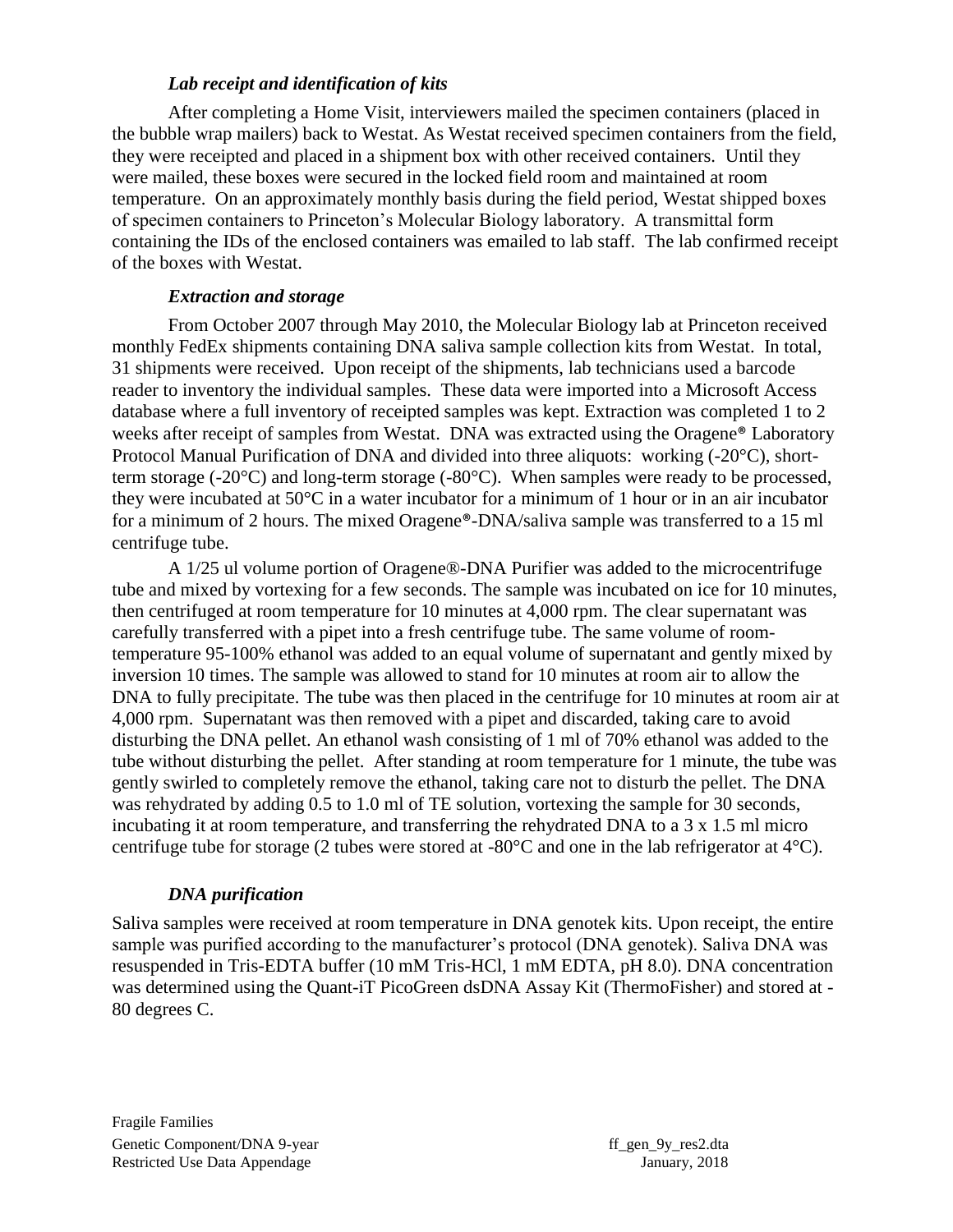#### **QUANTIFICATION AND GENOTYPING**

This section describes how candidate polymorphisms were genotyped. For general information about the structure, function, and hypothesized influences of candidate polymorphisms on child development, please refer to *References and Suggested Readings*.

#### *Serotonin transporter - 5-HTTLPR*

DNA samples were analyzed for the 5HTTLPR length polymorphism by polymerase chain reaction (PCR) followed by gel electrophoresis to distinguish the short (14repeat, a 375bp fragment,) and long (16repeat, a 419bp fragment) allele forms. In some cases, bands signifying the presence of alleles longer than L were noticed. These were designated X, XX, XXX and L+. Additional tests including these rare, longer alleles were conducted. In one instance, a band signifying the presence of an allele different than S but smaller than L was observed and designated S+. PCR was performed with the following primers: forward, 5′ATG CCA GCA CCT AAC CCCT AAT GT3′; reverse, 5′GGA CCG CAA GGT GGG CGG GA3′. PCR was carried out on a PTC225 DNA engine (MJ Research), using the following cycling conditions: 2 min denaturing step at 95°C, followed by 35 cycles of 94°C for 30 s, 66°C for 30 s, and 72°C for 40 s, and a final extension phase of 72 $\degree$ C for 5 min. Reactions were performed in 10 $\times$  PCR Buffer (Denville Scientific), containing 15 mM MgCl2, 500 ng of genomic DNA, 5 pmol of each primer, 0.3 mM dNTPs, and 1 U Taq polymerase (Denville Scientific). PCR products were separated on a 2.0% agarose gel (Denville Scientific) supplemented with ethidium bromide (0.03%) and visualized by UV illumination.

#### *Serotonin transporter - STin2*

The STin 2 VNTR polymorphism is a 17-bp VNTR in the intron 2 region of the 5-HTT gene. The two main alleles of the STin2 are the 10 repeats and 12 repeats (31, 35). We again used PCR followed by gel electrophoresis to distinguish between repeats. Forward primer was 5′-GTC AGT ATC ACA GGC TGC GAG -3′; reverse primer was 5′-TGT TCC TAG TCT TAC GCC AGT G-3′. PCR was carried out on a PTC-225 DNA engine (MJ Research) with the following cycling conditions: 2-min denaturing step at 95°C, followed by 32 cycles of 95°C for 30 s, 63.2°C for 30 s (with touch-down −0.1°C) and 72°C for 30 s, and a final extension phase of 72 $\degree$ C for 5 min. Reactions were performed in 10 $\times$  PCR Buffer (Denville Scientific), containing 15 mM MgCl2, 500 ng of genomic DNA, 5 pmol of each primer, 0.3 mM dNTPs, and 1 UTaq polymerase (Denville Scientific). PCR products were separated on a 2.0% agarose gel (Denville Scientific) supplemented with ethidium bromide (0.03%) and visualized by UV illumination.

#### *Dopamine transporter - DAT1 dat1rs40184*

The SNP rs40184 was genotyped as described by TaqMan® SNP Genotyping Assays Protocol (Applied Biosystems, Foster City, CA). TaqMan® PCR (denaturation: 95°C, 10 m, annealing: 95°C, 15 s; extension: 60°C, 60 s; for 40 cycles) was performed on genomic DNA from working aliquots using TaqMan® Genotyping Master Mix and SNP Genotyping Assays from Applied Biosystems (Foster City, CA), assay number or C\_\_2960969\_10. Data were analyzed using Sequence Detection Systems v.2.3 for 7900HT RT-PCR Machine by Applied Biosystems.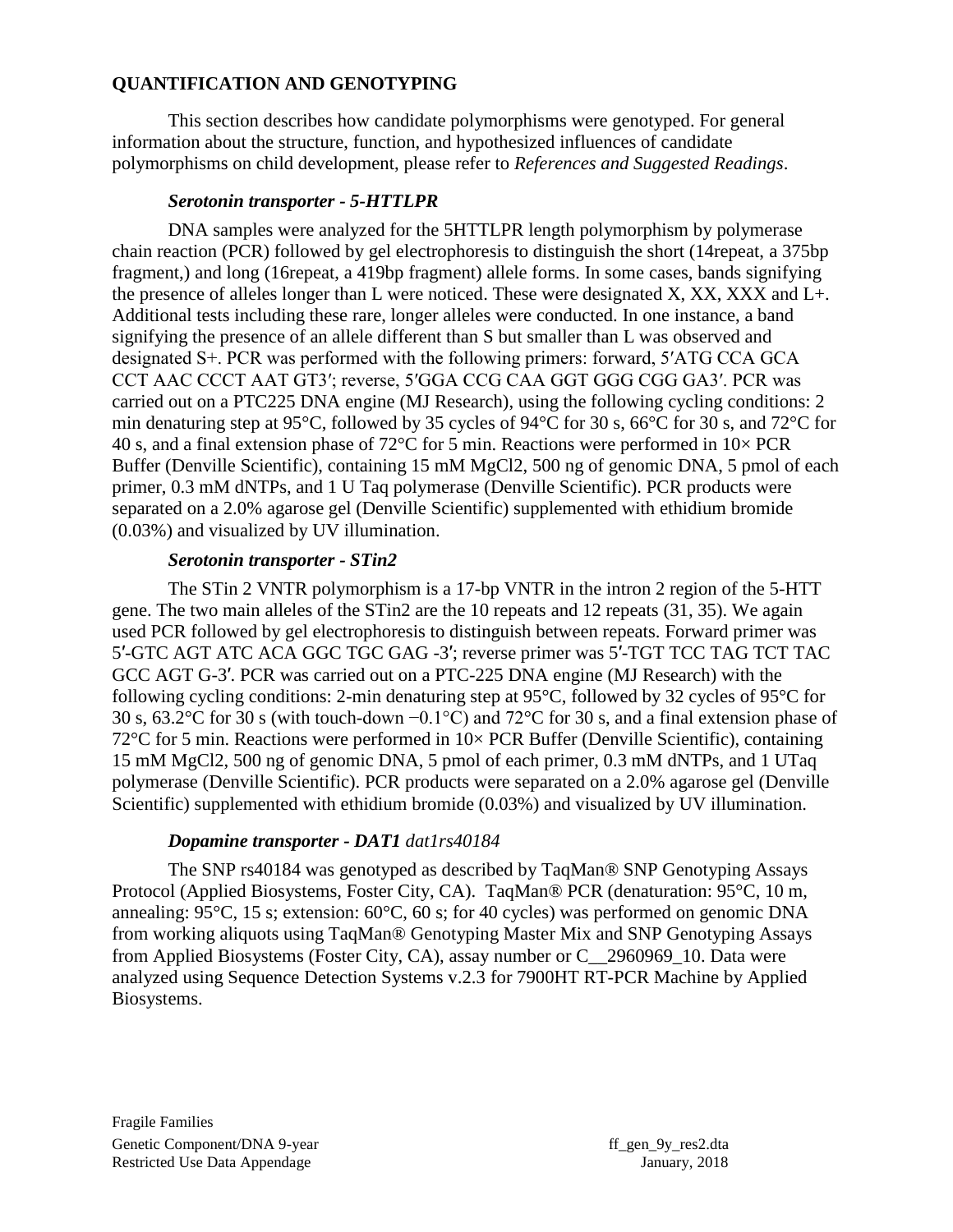#### *Dopamine D2 receptor - DRD2 rs1800497*

PCR was performed for 3159 DNA with the following primers: forward, 5′-CCT TCC TGA GTG TCA TCA AC-3′; reverse, 5′- ACG GCT CCT TGC CCT CTA G-3′. PCR was carried out on a PTC-225 DNA engine (MJ Research), using the following cycling conditions: 5 min denaturing step at 95 °C, followed by 30 cycles of 94 °C for 30 s, 60 °C for 30 s, and 72 °C for 60 s, and a final extension phase of 72 °C for 5 min. Reactions were performed in  $10\times$  PCR Buffer (Denville Scientific), containing 15 mM MgCl2, 500 ng of genomic DNA, 5 pmol of each primer, 0.3 mM dNTPs, and 1 U Taq polymerase (Denville Scientific). PCR products were cut with TaqI (NEB cat #R0149), product size 236bp cut into 124bp and 112bp fragments (in homozygote site present) and separated on a 3.0% HiRes agarose gel (ISCBioExpress) cat #E3115 supplemented with ethidium bromide (0.03%) and visualized by UV illumination. The SNP rs1800497 was genotyped for the remaining 2,414 DNA as described by TaqMan® SNP Genotyping Assays Protocol (Applied Biosystems, Foster City, CA). TaqMan® PCR (denaturation: 95 $\degree$ C, 10 min, annealing: 95 $\degree$ C, 15 s; extension: 60 $\degree$ C, 60 s; for 40 cycles) was performed on genomic DNA from working aliquots using TaqMan® Genotyping Master Mix and SNP Genotyping Assays from Applied Biosystems (Foster City, CA), assay number C\_\_7486676. Data were analyzed using Sequence Detection Systems v.2.3 for 7900HT RT-PCR Machine by Applied Biosystems.

#### *Dopamine D4 receptor* **-** *DRD4 rs1800955*

The single nucleotide polymorphism (SNP) rs1800955 was genotyped as described by TaqMan® SNP Genotyping Assays Protocol (Applied Biosystems, Foster City, CA). TaqMan PCR (denaturation: 95°C, 10 min, annealing: 95°C, 15 s; extension: 60°C, 60s; for 40 cycles) was performed on genomic DNA from working aliquots using TaqMan® Genotyping Master Mix and SNP Genotyping Assays from Applied Biosystems (Foster City, CA), assay number C\_\_7470700\_30. Data were analyzed using Sequence Detection Systems v.2.3 for 7900HT RT-PCR Machine by Applied Biosystems.

#### *Dopamine D4 receptor* **-** *DRD4 VNTR*

Variable number tandem repeat (VNTR) in exon 3 of the DRD4 gene position on chromosome 11p15.5 was amplified using specifically designed primers (forward, 5' AGGTGGCACGTCGCGCCAAGCTGCA; reverse,

5'TCTGCGGTGGAGTCTGGGGTGGGAG). The forward oligonucleotide was tagged with a 6FAM fluorescent dye supplied from Integrated DNA technologies (IDT; Coralville, IA) while the HEX and PET fluorescently labeled forward primers were obtained from Life Technologies (Grand Island, NY). The reverse primer was unlabeled and obtained from IDT. PCR amplification was performed in a 10 uL reaction mixture containing 1ng saliva DNA, 0.4 uM each primer, 1 x GC Enhancer and Amplitaq Gold 360 mix Life Technologies (Grand Island, NY). PCR conditions were 10 mins at 95 $\degree$ C, 35 cycles of 15 sec at 95 $\degree$ C, 15 sec at 68 $\degree$ C and 30 sec at 72 $\degree$ C; followed by 7 mins at 72 $\degree$ C. Following amplification, 0.33 ul each of the FAM, VIC and PET labeled PCR products were combined. Following addition of the GeneScan 500 LIZ size standard and HiDi formamide, the mixture was loaded onto the Applied Biosystems 377 Genetic Analyzer (Foster City, CA). Genotypes were determined by capillary electrophoresis as follows: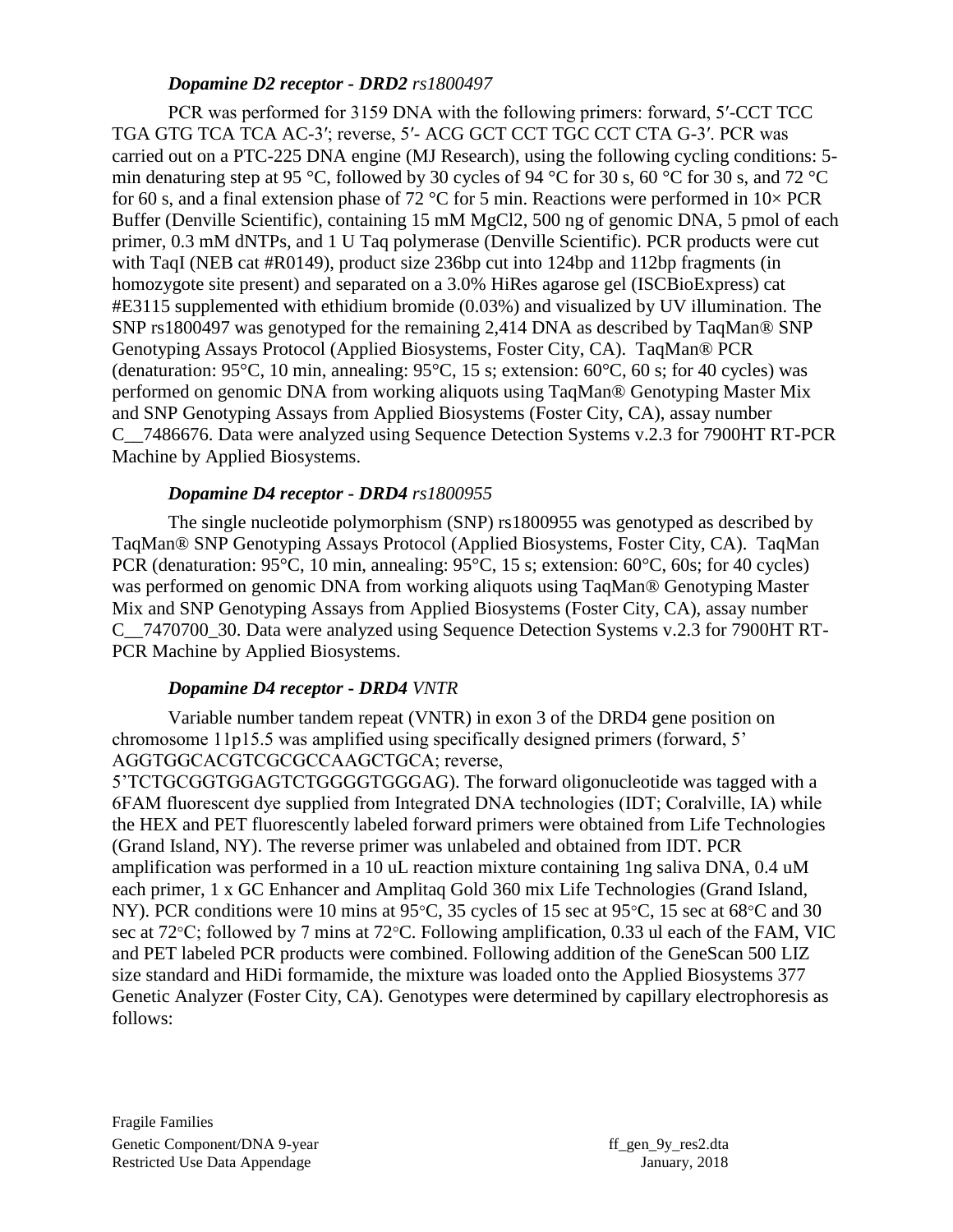| DRD4 repeat allele | Product size (bp) |
|--------------------|-------------------|
| 2R                 | 218               |
| 3R                 | 266               |
| 4R                 | 314               |
| 5R                 | 362               |
| 6R                 | 410               |
| 7R                 | 458               |
| 8R                 | 506               |
| 9 <sub>R</sub>     | 554               |
| 10 <sub>R</sub>    | 602               |

#### *Catechol-O-methyltransferase - COMT rs4680*

The SNP rs4680 was genotyped as described by TaqMan® SNP Genotyping Assays Protocol (Applied Biosystems, Foster City, CA). TaqMan® PCR (denaturation: 95°C, 10 min, annealing: 95°C, 15 s; extension: 60°C, 60 s; for 40 cycles) was performed on genomic DNA from working aliquots using TaqMan® Genotyping Master Mix and SNP Genotyping Assays from Applied Biosystems (Foster City, CA), assay number or C\_\_25746809\_50. Data were analyzed using Sequence Detection Systems v.2.3 for 7900HT RT-PCR Machine by Applied Biosystems.

#### *Melanocortin 4 receptor - MC4R rs17782313*

The SNP rs17782313 was genotyped as described by TaqMan® SNP Genotyping Assays Protocol (Applied Biosystems, Foster City, CA). TaqMan® PCR (denaturation: 95°C, 10 min, annealing: 95°C, 15 s; extension: 60°C, 60 s; for 40 cycles) was performed on genomic DNA from working aliquots using TaqMan® Genotyping Master Mix and SNP Genotyping Assays from Applied Biosystems (Foster City, CA), assay number or C\_\_32667060\_10. Data were analyzed using Sequence Detection Systems v.2.3 for 7900HT RT-PCR Machine by Applied Biosystems.

#### *Transmembrane protein - TMEM18 rs6548238*

The SNP rs6548238 was genotyped as described by TaqMan® SNP Genotyping Assays Protocol (Applied Biosystems, Foster City, CA). TaqMan® Polymerase Chain Reaction (denaturation:  $95^{\circ}$ C, 10 min, annealing:  $95^{\circ}$ C, 15 s; extension:  $60^{\circ}$ C, 60 s; for 40 cycles) was performed on genomic DNA from working aliquots using TaqMan® Genotyping Master Mix and SNP Genotyping Assays from Applied Biosystems (Foster City, CA), assay number C\_\_29311887\_10. Data were analyzed using Sequence Detection Systems v.2.3 for 7900HT RT-PCR Machine by Applied Biosystems.

#### *Brain-derived neurotropic factor - BDNF rs4074134*

The SNP rs4074134 was genotyped as described by TaqMan® SNP Genotyping Assays Protocol (Applied Biosystems, Foster City, CA). TaqMan® PCR (denaturation: 95°C, 10 min, annealing: 95°C, 15 s; extension: 60°C, 60 s; for 40 cycles) was performed on genomic DNA from working aliquots using TaqMan® Genotyping Master Mix and SNP Genotyping Assays from Applied Biosystems (Foster City, CA), assay number or C\_\_416535\_10. Data were analyzed using Sequence Detection Systems v.2.3 for 7900HT RT-PCR Machine by Applied Biosystems.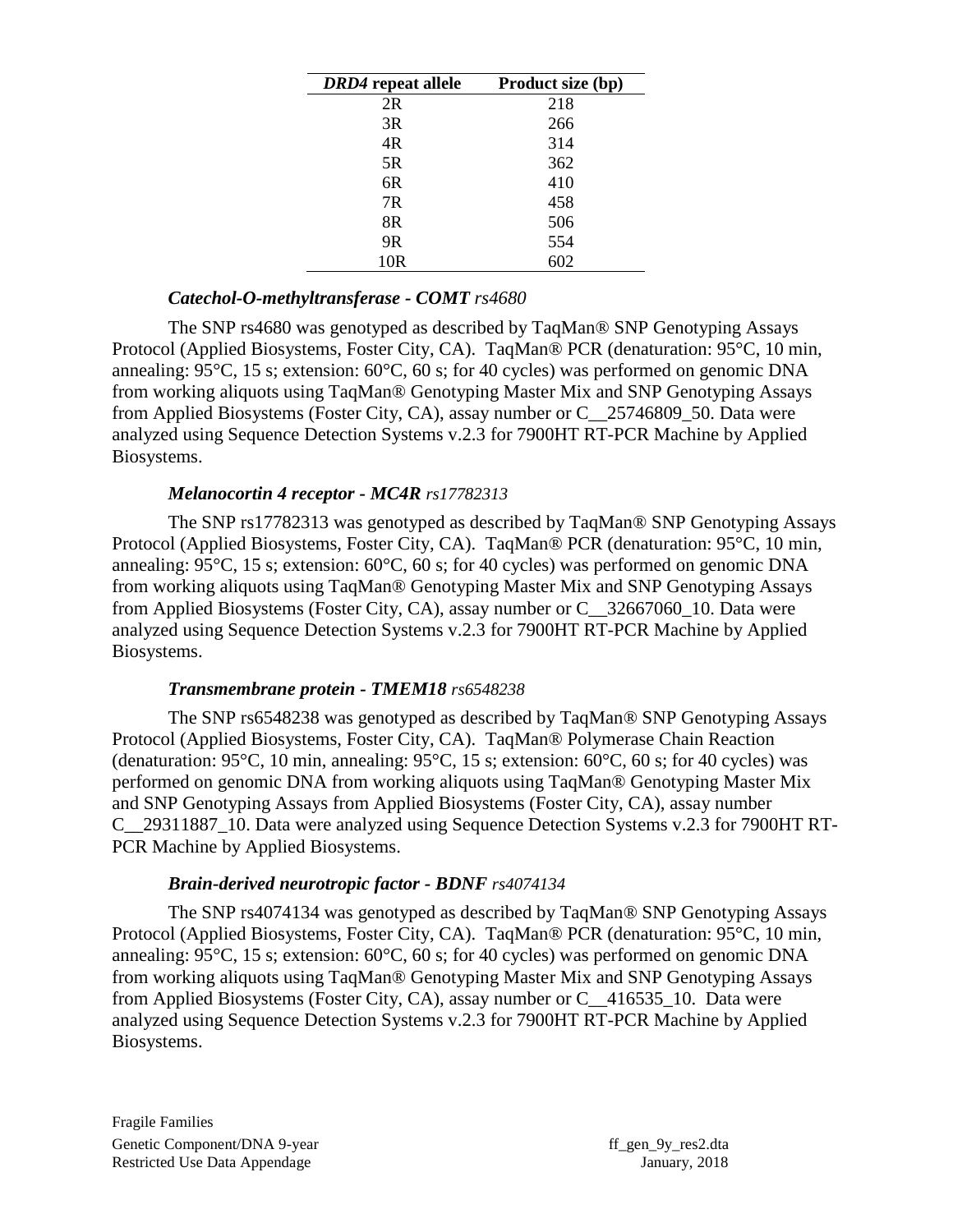#### *Fat mass and obesity-associated - FTO rs9939609*

The SNP rs9939609 was genotyped as described by TaqMan® SNP Genotyping Assays Protocol (Applied Biosystems, Foster City, CA). TaqMan® PCR (denaturation: 95°C, 10 min, annealing: 95°C, 15 s; extension: 60°C, 60 s; for 40 cycles) was performed on genomic DNA from working aliquots using TaqMan® Genotyping Master Mix and SNP Genotyping Assays from Applied Biosystems (Foster City, CA), assay number or C\_\_30090620\_10. Data were analyzed using Sequence Detection Systems v.2.3 for 7900HT RT-PCR Machine by Applied Biosystems.

#### *Tryptophan hydroxylase - TPH1 rs1800532*

The SNP rs1800532 was genotyped as described by TaqMan® SNP Genotyping Assays Protocol (Applied Biosystems, Foster City, CA). TaqMan® PCR (denaturation: 95°C, 10 min, annealing: 95°C, 15 s; extension: 60°C, 60 s; for 40 cycles) was performed on genomic DNA from working aliquots using TaqMan® Genotyping Master Mix and SNP Genotyping Assays from Applied Biosystems (Foster City, CA), assay number C\_\_8940793\_10. Data were analyzed using Sequence Detection Systems v.2.3 for 7900HT RT-PCR Machine by Applied Biosystems.

#### *Tryptophan hydroxylase - TPH2 rs1386494*

The SNP rs1386494 was genotyped as described by TaqMan® SNP Genotyping Assays Protocol (Applied Biosystems, Foster City, CA). TaqMan® PCR (denaturation: 95°C, 10 min, annealing: 95°C, 15 s; extension: 60°C, 60 s; for 40 cycles) was performed on genomic DNA from working aliquots using TaqMan® Genotyping Master Mix and SNP Genotyping Assays from Applied Biosystems (Foster City, CA), assay number C\_\_8872341\_10. Data were analyzed using Sequence Detection Systems v.2.3 for 7900HT RT-PCR Machine by Applied Biosystems.

### *Tryptophan hydroxylase - TPH2 rs4570625*

The SNP rs4570625 was genotyped as described by TaqMan® SNP Genotyping Assays Protocol (Applied Biosystems, Foster City, CA). TaqMan® PCR (denaturation: 95°C, 10 min, annealing: 95°C, 15 s; extension: 60°C, 60 s; for 40 cycles) was performed on genomic DNA from working aliquots using TaqMan® Genotyping Master Mix and SNP Genotyping Assays from Applied Biosystems (Foster City, CA), assay number C\_\_226207\_10. Data were analyzed using Sequence Detection Systems v.2.3 for 7900HT RT-PCR Machine by Applied Biosystems.

## *Telomere Length - TELO*

Telomere length (TL) was determined using a qPCR method that incorporates a doublestranded oligomer standard to permit the measurement of absolute TL (in kilobases per telomere as previously described (O'Callaghan, 2011; Mitchell et al., 2014). More specifically, an 84-mer double stranded oligonucleotide containing the sequence TTAGGG was used to create a standard curve for telomere quantity and a 79-mer double stranded oligonucleotide containing sequence from the 36B4 gene was used to create a standard curve for the reference gene. TL was calculated by dividing the telomere quantity by the reference gene quantity. This was then divided by 92 to determine TL/telomere. Each sample was assayed twice by qPCR; once using primers to amplify telomeric sequences, and a second time using primers to amplify 36B4. Samples (3 ng) were measured in triplicate and the results averaged. In addition to the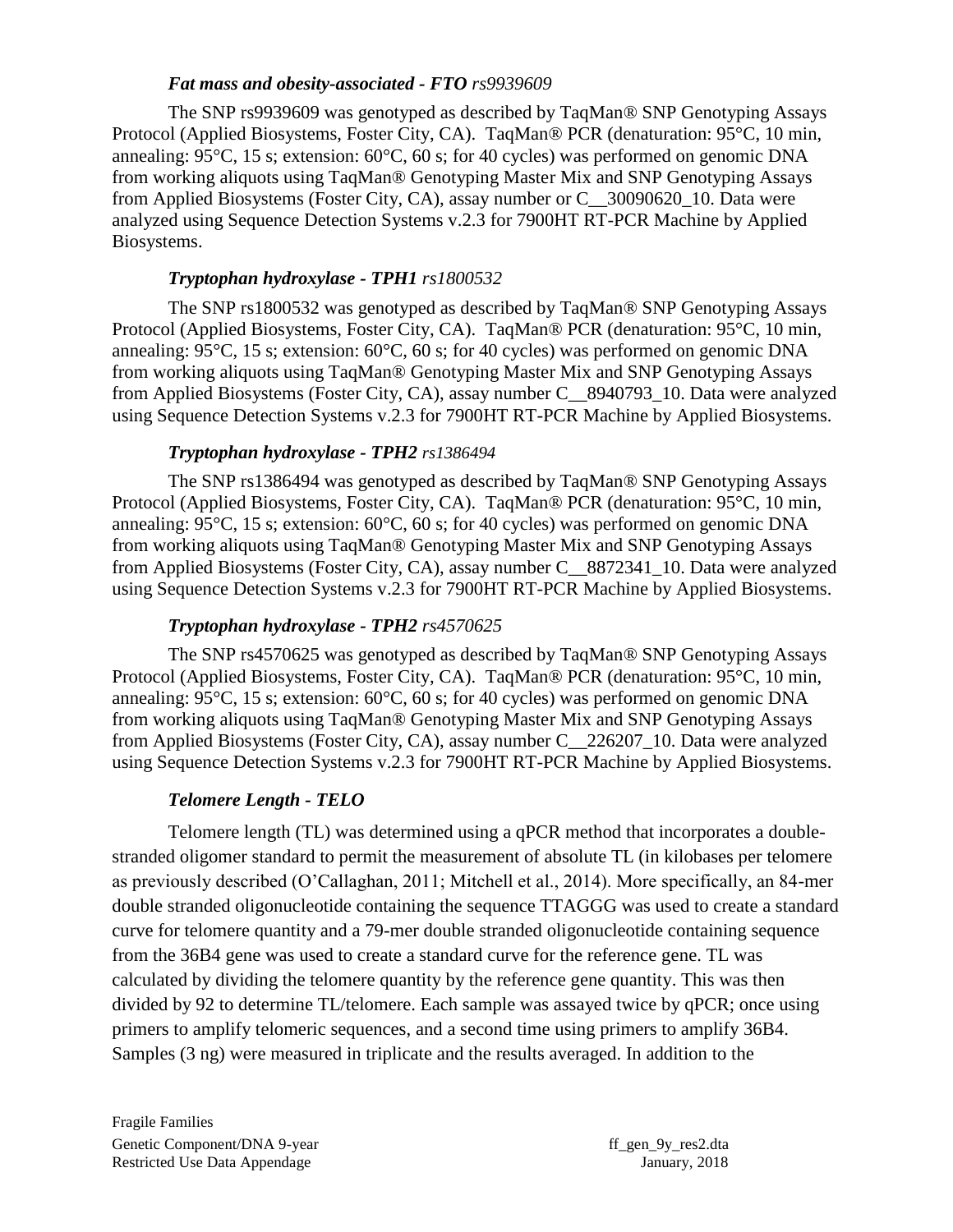appropriate standards, each 96 well plate contained three DNAs that were repeated on each run to mitigate batch effects. These were: reference DNA from a cell line with a relatively short telomere (3C167b; Wang et al., 2003), reference DNA from a fibroblast cell line containing a stably integrated hTERT gene (NHFpreT; Cheng et al., 2017) and one sample DNA purified from volunteer saliva. These DNAs, standards, and primers were diluted to the appropriate concentrations and batch frozen in single use aliquots for the project. The qPCR reaction was run using Quantitect SybrGreen (Qiagen) on a Stratagene Mx3005P QPCR system.

#### Interrun normalization.

The reference cell line TLs were used to normalize variation between runs. The geometric mean of the two cell line telomere quantities from each run was divided by the geometric mean of the two cell line telomere quantities from all the runs to create a normalization factor for each run. Each sample telomere quantity was divided by its run's normalization factor. This procedure was repeated for the 36B4 quantities. The normalized Tel quantities were divided by the normalized 36B4 quantities to generate telomere length. This was then divided by 92. The coefficients of variation of the volunteer DNA was <11 percent. Outliers were removed by trimming 1% off both tails of the sample. It is recommended to log transform the data prior to use.

#### **QUALITY AND QUALITY CONTROL**

DNA quantification was performed using absorbance after extraction. Absorbance was measured using either the NanoDrop system or Bio-Tek Synergy2 multi-mode plate reader. The method listed for quantification was a part of Oragene® DNA extraction protocol previously referenced in the "Extraction and Storage" section of this report:

- 1. Measure absorbance at 320 nm, 280 nm and 260 nm.
- 2. Calculate corrected A280 and A260 values by subtracting the absorbance at 320 nm (A320) from the A280 and A260 values.
- 3. DNA concentration in ng/ $\mu$ L = corrected A260 × 10 (dilution factor) × 50 (conversion factor).
- 4. A260/A280 Ratio: Divide corrected A260 by corrected A280.

Equations were built in Microsoft Excel worksheets to produce needed corrections as listed below and all results were added to an Access database. A separate Access database lists the original concentration, A260, A280, 260/280, 260/320, 320 raw, corrected 260/280, and corrected DNA concentration for each sample.

Problem samples with lower corrected concentrations were also quantified using Invitrogen's Qubit dsDNA BR assay kit (formally Quant-iT dsDNA BR assay kit) using the Bio-Tek Synergy 2 multi-mode plate reader or Invitrogen's Qubit® 1.0 Fluorometer. The Qubit® Fluorometer can calculate the concentration of each sample using the follow method per protocol. A link for this manual is: *<http://tools.invitrogen.com/content/sfs/manuals/mp32850.pdf>*

To calculate the concentration of the sample, the following equation is used: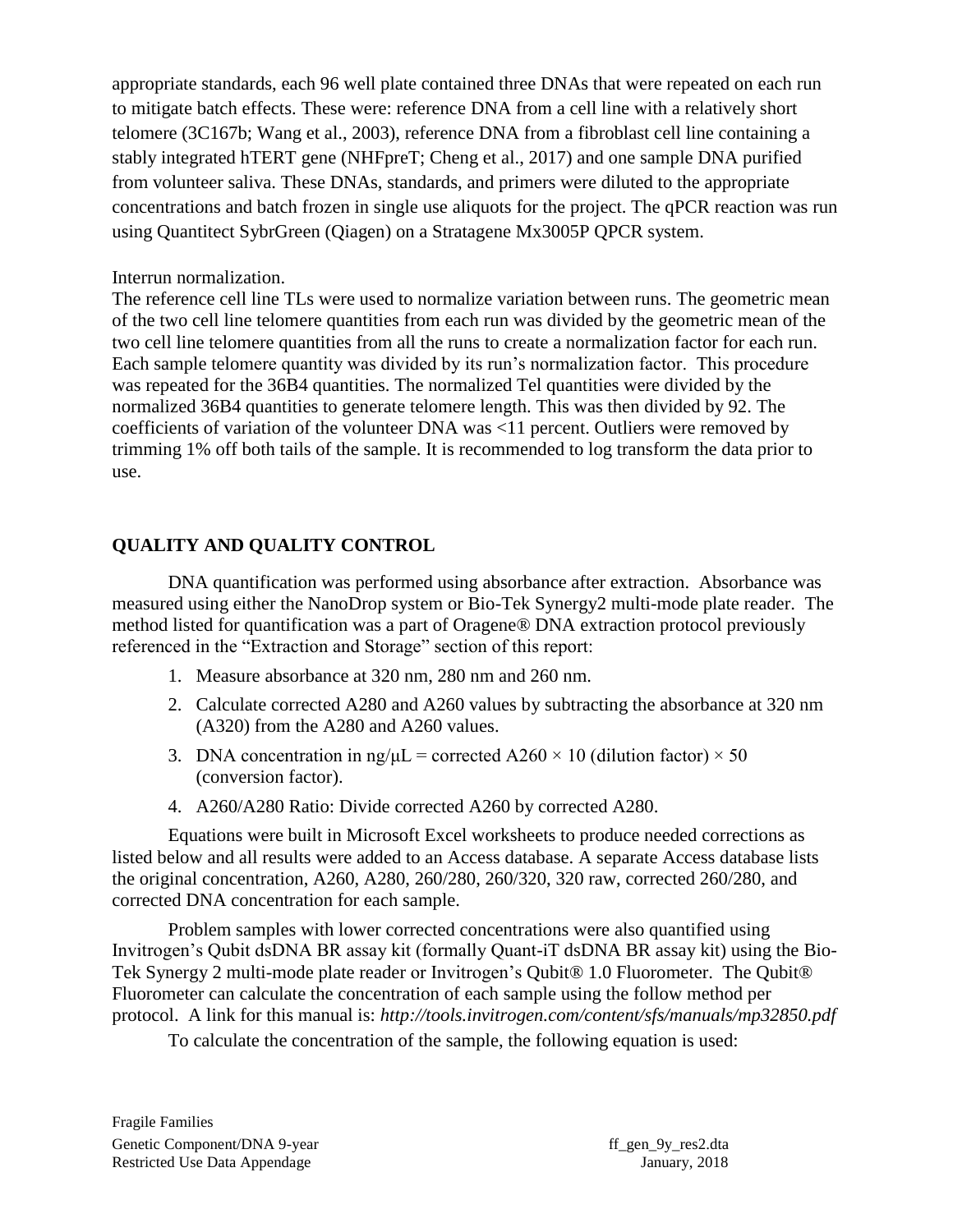#### Concentration of sample =  $QF$  value  $\times$ 200  $\mathcal{X}$

where *QF value* = the value given by the Qubit® 2.0 Fluorometer*;* and  $x =$  the number of microliters of sample added to the assay tube

This equation generates a result with the same units as the value given by the Qubit® 2.0 Fluorometer (i.e., if the Qubit® 2.0 Fluorometer gave a concentration in μg/mL, the result of the equation will be in μg/mL).

The general procedure for checking reliability was to run controls on all gels and TaqMan® SNP Genotyping Assays Protocol (Applied Biosystems, Foster City, CA). The genes that ran manually-loaded agarose gels (this would include the 5-HTTPLR and Stin2 genes) had a positive (sample with double bands) and negative (DNase free  $H_2O$ ) control. After the gel was run, a lab technician reviewed the gel image and call base repeat length. Dr. Notterman made a final review of all gel images and repeat decisions.

On genes using SNP Genotyping on the Applied Biosystems 7900HT machines for the gene call, (such as DAT1) more controls were needed. An NTC (No Template Control, using DNase free  $H_2O$ ) and then three different positives (FAM, VIC, and both) were run with every plate. The data were analyzed using Sequence Detection Systems v.2.3 for 7900HT RT-PCR Machine by Applied Biosystems which combined the samples and NTC samples to create result calls and clusters. A lab technician reviewed allelic cluster results and manually checked the multicomponent amplification plot results on each sample that the program called "undetermined" to decide whether the sample needed to be repeated. The percent of repeats is different between samples run on gel and samples run using the SNP Genotyping. The 5- HTTLPR and Stin2 results were repeated as samples were extracted, so both lab technicians ran sample repeats over the two-year period the lab received samples.

#### **MISSING VALUES**

All missing values for genetic component variables are coded using similar conventions found in other FFCWS data files. More specifically, the following three missing codes are used.

#### *-9 Not in wave*

Family did not participate in 9-year in-home assessments

#### *-7 N/A PCG not Bio Mother*

Primary caregiver who participated in 9-year in-home assessment was not the focal child's biological mother. Therefore, according to study protocols, no saliva sample was collected from the primary caregiver. This code is applicable only to gm5\* variables.

#### *-5 Not collected*

Saliva sample was not collected from respondent for reasons other than refusal.

#### *-3 Missing/negative*

Saliva sample was collected from respondent; however, results were negative\*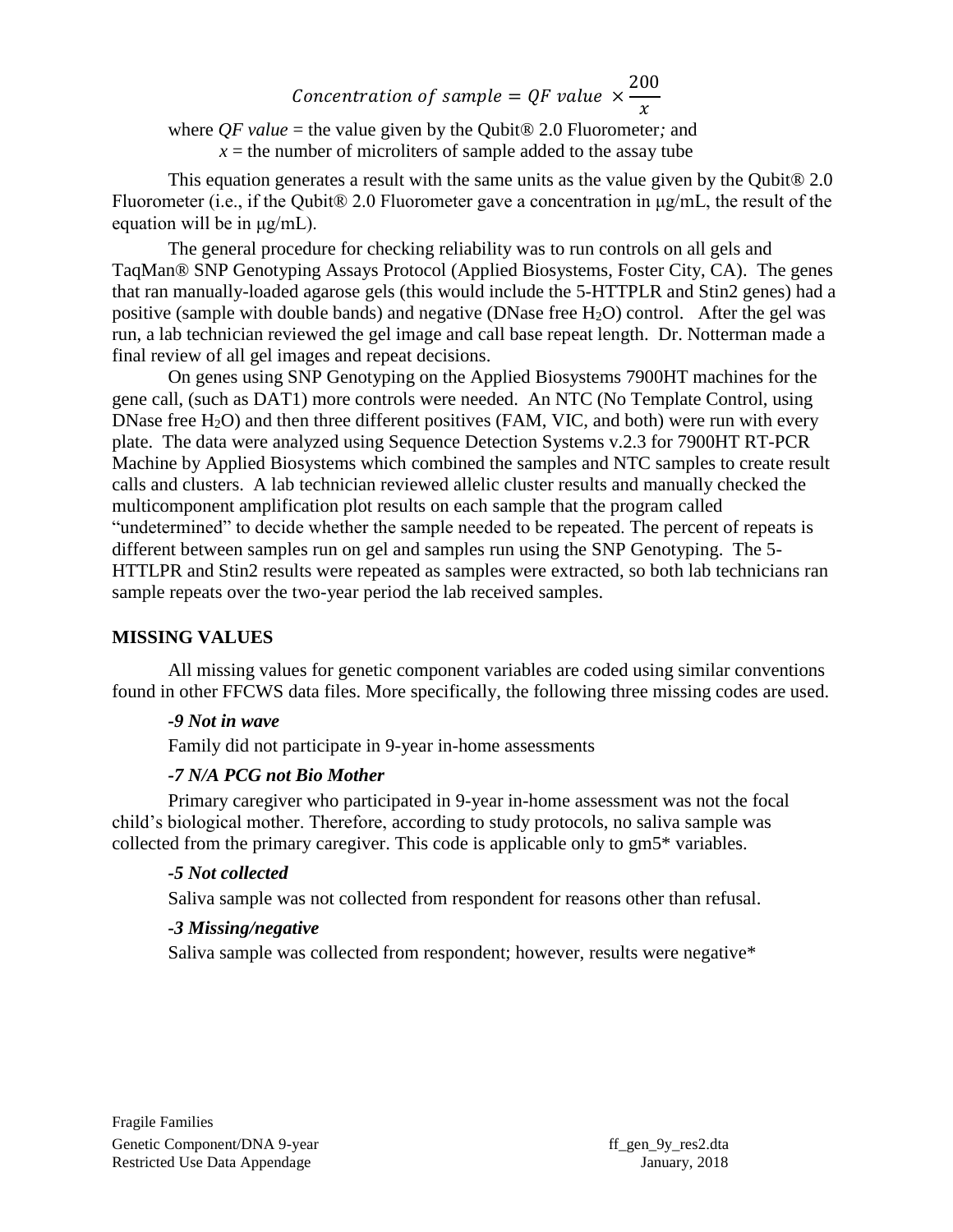#### *-1 Refused*

Respondent refused to provide saliva sample for genetic quantification and genotyping *Counts of missing codes*

| <b>Missing code</b>       | <b>Mother sample</b> |                                | <b>Child sample</b> |                   |
|---------------------------|----------------------|--------------------------------|---------------------|-------------------|
|                           | Percent              | N                              | Percent             | N                 |
| -9 Not in wave            | 30.5                 | 1495                           | 30.5                | 1495              |
| -7 N/A PCG not Bio Mother | 4.8                  | 233                            | $\theta$            | $\overline{0}$    |
| -5 Not collected          | 1.3                  | 63                             | 1.5                 | 75                |
| $-3$ Missing/negative*    | $[0.0, 0.4]$ **      | $[0, 18]$ **                   | $[0.1, 0.5]^{**}$   | $[3, 25]^{**}$    |
| -1 Refused                | 1.3                  | 437                            | 9.1                 | 444               |
| Non-missing               | $[54.1, 54.5]$ **    | [2652,<br>$2670$ <sup>**</sup> | [58.4, 58.8]        | [2859,<br>2881]** |
| <b>Total</b>              | 100                  | 4898                           | 100                 | 4898              |

\**Note regarding missing/negative results:* Samples were repeated by a lab technician at least three times with different dilutions to improve chances of amplification. If band was faint after repeat, it was called "negative." Results with genetic mismatches were repeated to confirm results. The percent of repeats on the SNP protocol was generally less than 5% when using a 384 well plate. Repeats were run together for better statistical results and manually checked by a lab technician. If the multicomponent amplification plot had low fluorescence that made confirmation of a sample's result unclear, it was also called "negative". There are a few results called "negative" because the result changed multiple times over repeating and could not be confirmed. Results with genetic mismatches were repeated to confirm results.

\*\* Counts vary across genetic component variables. Ranges across all variables are shown in brackets.

#### **ACKNOWLEDGEMENTS**

This work was supported by the Eunice Kennedy Shriver National Institute of Child Health and Human Development (NICHD) through grant NIH 7R01HD076592.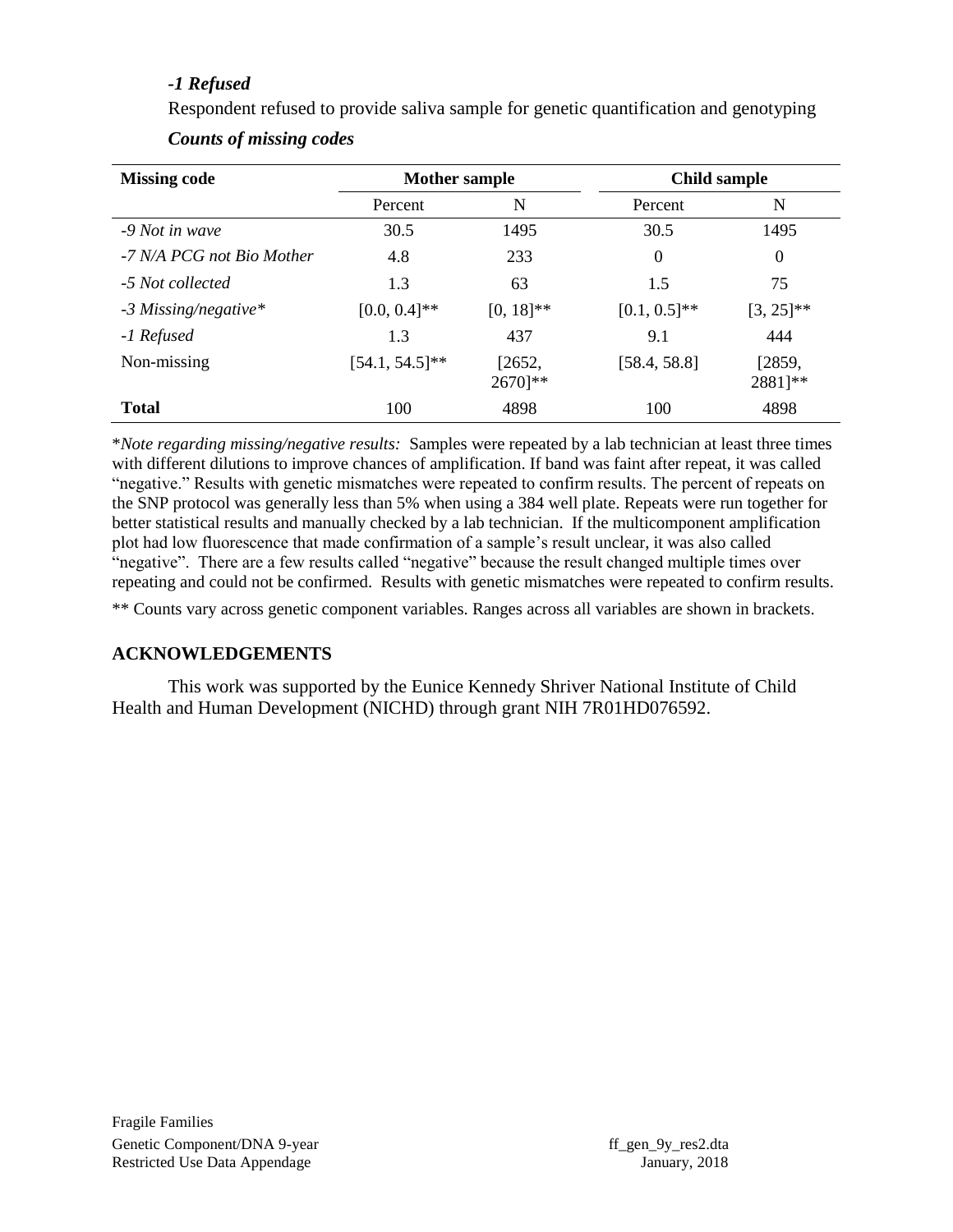#### **DATA DICTIONARY**

| <b>Description</b>                                                             |
|--------------------------------------------------------------------------------|
| Respondent contributed saliva sample for genetic quantification and genotyping |
| 5-HTTLPR genetic component                                                     |
| Stin2 genetic component                                                        |
| DAT1 rs40184 genetic component                                                 |
| DRD2 rs1800497 genetic component                                               |
| DRD4 rs1800955 genetic component                                               |
| DRD4 VNTR genetic component                                                    |
| COMT rs4680 genetic component                                                  |
| MC4R rs17782313 genetic component                                              |
| TMEM18 rs6548238 genetic component                                             |
| BDNF rs4074134 genetic component                                               |
| FTO rs9939609 genetic component                                                |
| TPH1 rs1800532 genetic component                                               |
| TPH2 rs1386494 genetic component                                               |
| TPH2 rs4570625 genetic component                                               |
| <b>Telomere Length</b>                                                         |
|                                                                                |

*Note*: Variable names listed in the data dictionary exclude the 3 character length prefixes. Please refer to the *Variable Naming Convention* section for more information about variable prefixes.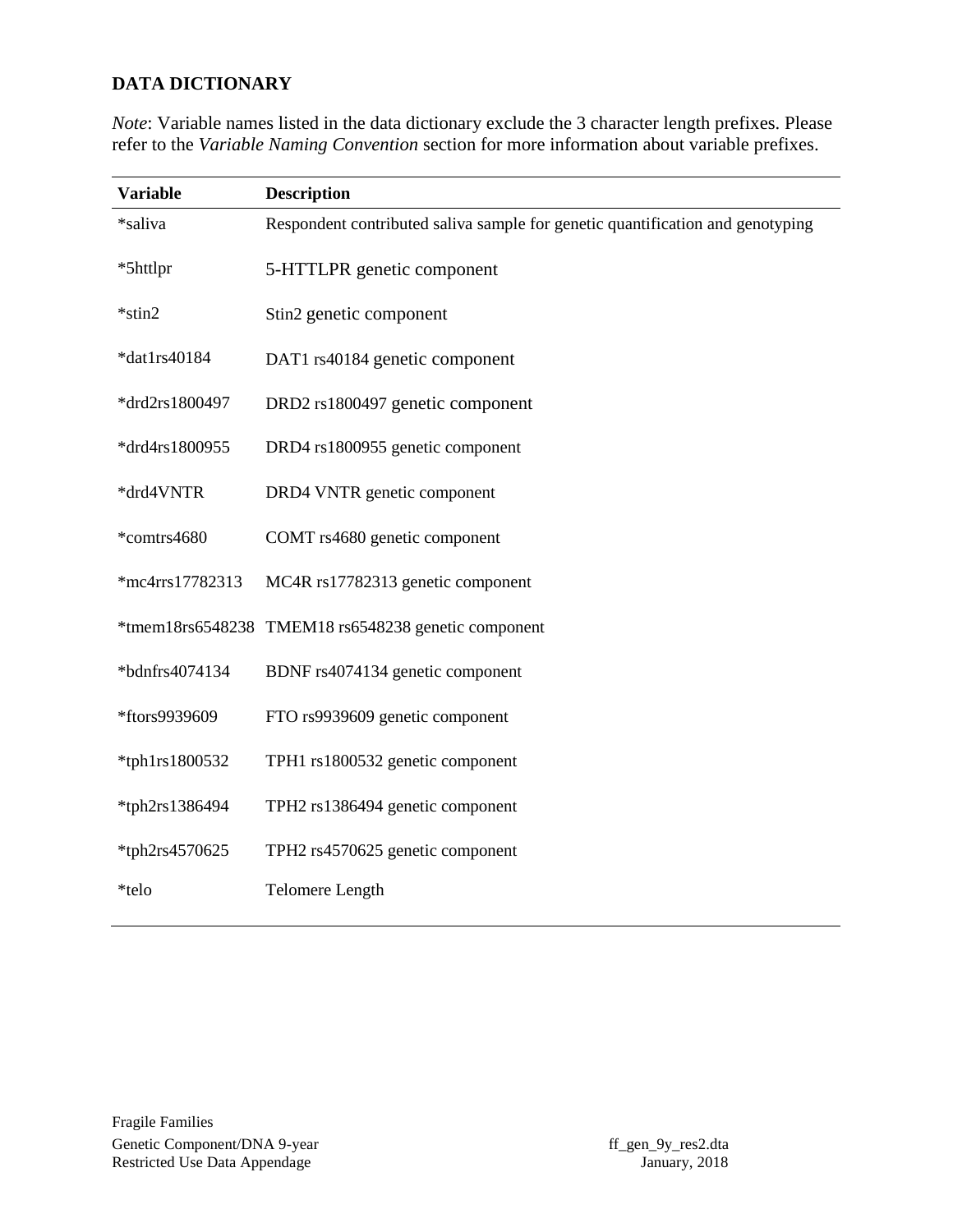#### **REFERENCES AND SUGGESTED READINGS**

- Bakermans-Kranenburg, M. J., & Van Ijzendoorn, M. H. (2011). Differential susceptibility to rearing environment depending on dopamine-related genes: New evidence and a metaanalysis. *Development and psychopathology*, *23*(01), 39-52.
- Bakermans-Kranenburg, M. J., Van IJzendoorn, M. H., Pijlman, F. T., Mesman, J., & Juffer, F. (2008). Experimental evidence for differential susceptibility: Dopamine D4 receptor polymorphism (DRD4 VNTR) moderates intervention effects on toddlers' externalizing behavior in a randomized controlled trial. *Developmental Psychology*, *44*(1), 293-300.
- Belsky, J., Bakermans-Kranenburg, M. J., & Van IJzendoorn, M. H. (2007). For better and for worse: Differential susceptibility to environmental influences. *Current Directions in Psychological Science*, *16*(6), 300-304.
- Belsky, J., & Pluess, M. (2009). Beyond diathesis stress: Differential susceptibility to environmental influences. *Psychological Bulletin*, *135*(6), 885-908.
- Boyce, W. T., & Ellis, B. J. (2005). Biological sensitivity to context: An evolutionary– developmental theory of the origins and functions of stress reactivity. *Development and Psychopathology*, *17*(2), 271-301.
- Caspi, A., Hariri, A. R., Holmes, A., Uher, R., & Moffitt, T. E. (2010). Genetic sensitivity to the environment: The case of the serotonin transporter gene and its implications for studying complex diseases and traits. *American Journal of Psychiatry*, *167*(5), 509-527.
- Cheng D, Zhao Y, Wang S, et al. (2017) Repression of telomerase gene promoter requires human-specific genomic context and is mediated by multiple HDAC1-containing corepressor complexes. *FASEB J.* 31:1165–1178
- Lee, D., Brooks-Gunn, J., McLanahan, S. S., Notterman, D., & Garfinkel, I. (2013). The Great Recession, genetic sensitivity, and maternal harsh parenting. *Proceedings of the National Academy of Sciences*, *110*(34), 13780-13784.
- Freese, J., & Shostak, S. (2009). Genetics and social inquiry. *Annual Review of Sociology*, *35*, 107-128.
- Kegel, C. A., Bus, A. G., & Van IJzendoorn, M. H. (2011). Differential susceptibility in early literacy instruction through computer games: The role of the dopamine D4 receptor gene (DRD4). *Mind, Brain, and Education*, *5*(2), 71-78.
- Lachman, H. M., Papolos, D. F., Saito, T., Yu, Y. M., Szumlanski, C. L., & Weinshilboum, R. M. (1996). Human catechol-O-methyltransferase pharmacogenetics: Description of a functional polymorphism and its potential application to neuropsychiatric disorders. *Pharmacogenetics and Genomics*,*6*(3), 243-250.
- Mitchell, C., McLanahan, S., Brooks-Gunn, J., Garfinkel, I., Hobcraft, J., Notterman, D. (2013). Genetic differential sensitivity to social environments: Implications for research. *American Journal of Public Health*. *103*(S1), 102-110.
- Mitchell, C., Notterman, D., Brooks-Gunn, J., Hobcraft, J., Garfinkel, I., Jaeger, K., & McLanahan, S. (2011). Role of mother's genes and environment in postpartum depression. *Proceedings of the National Academy of Sciences*, *108*(20), 8189-8193